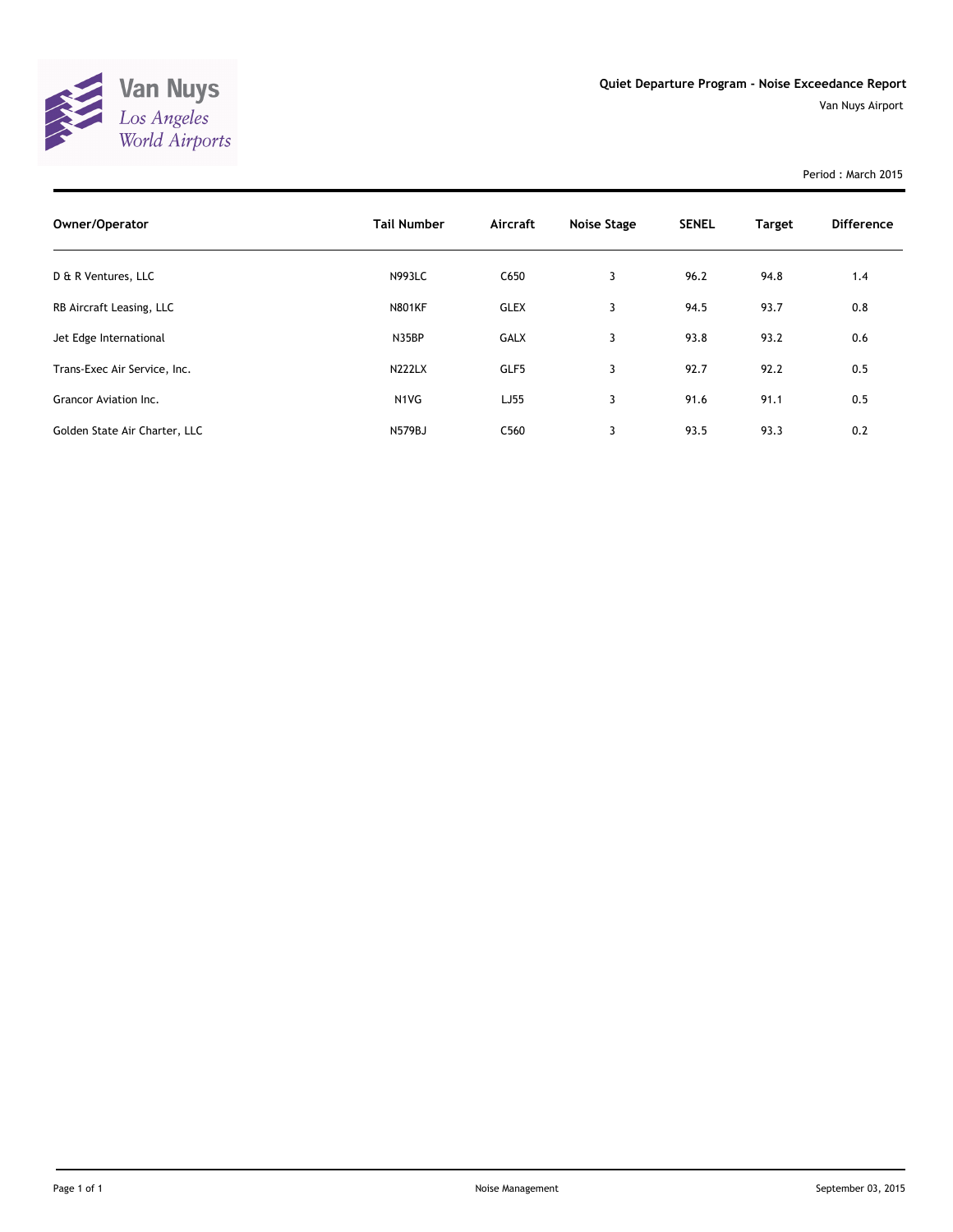

Period : March 2015

| Owner/Operator                           | <b>Departures Exceeding</b><br><b>Target Noise Level</b> | <b>Total Southbound</b><br>Jet Departures |
|------------------------------------------|----------------------------------------------------------|-------------------------------------------|
| D & R Ventures, LLC                      | 1                                                        | 1                                         |
| Golden State Air Charter, LLC            | 1                                                        | 3                                         |
| Grancor Aviation Inc.                    | 1                                                        | 3                                         |
| RB Aircraft Leasing, LLC                 | 1                                                        | 5                                         |
| Trans-Exec Air Service, Inc.             |                                                          | 25                                        |
| Jet Edge International                   | 1                                                        | 48                                        |
| 5664, LLC                                | 0                                                        | $\mathbf{1}$                              |
| 9246M, LLC                               | 0                                                        | 1                                         |
| ACM Aviation Services, Inc.              | 0                                                        |                                           |
| Advanced Air Management, Inc.            | 0                                                        |                                           |
| Aero Air, LLC                            | 0                                                        |                                           |
| Aero Jet Services, LLC                   | 0                                                        |                                           |
| AeroSafin, SA                            | 0                                                        |                                           |
| AeroSolutions Group, Inc                 | 0                                                        |                                           |
| AGB Holdings, Inc.                       | 0                                                        |                                           |
| Agro - Jal Farms, Inc.                   | 0                                                        |                                           |
| Air Kaitar, LLC                          | 0                                                        |                                           |
| Air Sansone, LLC                         | 0                                                        |                                           |
| AIRFIX AVIATION Oy                       | 0                                                        |                                           |
| Allen Lund Company, Inc.                 | 0                                                        |                                           |
| AMERICAN EAGLE AIRLINES Inc.             | 0                                                        |                                           |
| AMIRA AIR GmbH                           | 0                                                        |                                           |
| AmSouth Leasing Corporation              | 0                                                        |                                           |
| Auerbach Aeronautics Associates, Inc     | 0                                                        |                                           |
| B & J Leasing, Inc.                      | 0                                                        |                                           |
| <b>BANK OF UTAH TRUSTEE</b>              | 0                                                        |                                           |
| Baron Charter Service, LLC               | 0                                                        |                                           |
| <b>Bays Investment Corporation</b>       | 0                                                        |                                           |
| Bemidji Aviation                         | 0                                                        |                                           |
| Berggruen Holdings, Ltd.                 | 0                                                        |                                           |
| BLT Enterprises, Inc.                    | 0                                                        |                                           |
| Blue Sky 45, LLC                         | 0                                                        |                                           |
| Blue Star Management Services Corp       | 0                                                        | 1                                         |
| Bopper Airways, LLC                      | 0                                                        |                                           |
| Brunswick Bowling & Billiards Corp.      | 0                                                        |                                           |
| <b>BUSINESS COMMAND CENTER LLC</b>       | 0                                                        |                                           |
| Caesars Entertainment Operating Co., Inc | 0                                                        |                                           |
| Caliber Jet                              | 0                                                        |                                           |
| Carson Capital Corp.                     | 0                                                        |                                           |
| Cathexis Oil & Gas, LLC                  | 0                                                        |                                           |
| Central Management Services              | 0                                                        | 1                                         |
|                                          |                                                          |                                           |

The Van Nuys Airport Fly Friendly - Quiet Departure Program asks that operators of jet aircraft use manufacturer's or NBAA quiet departure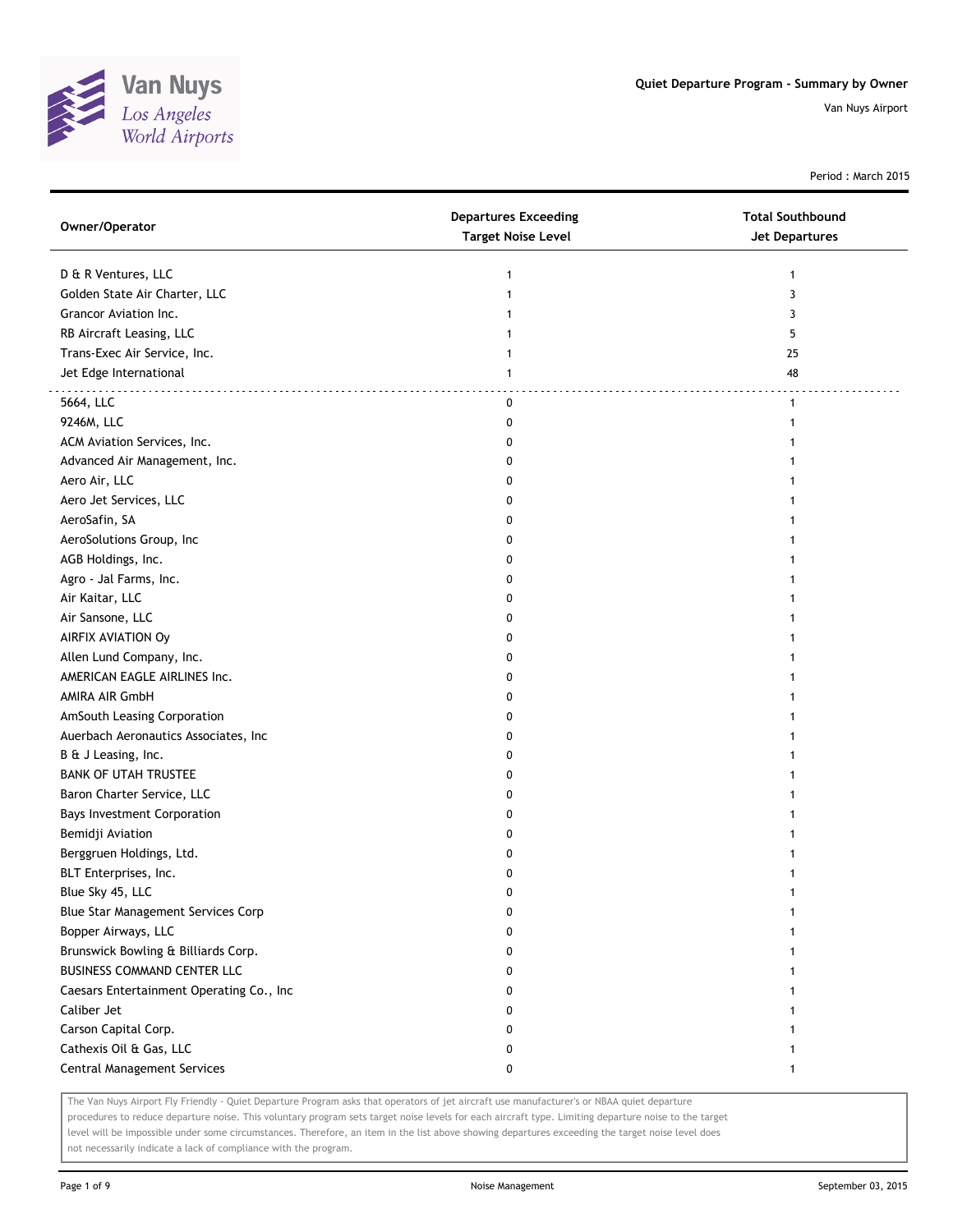

Period : March 2015

| Owner/Operator                                  | <b>Departures Exceeding</b><br><b>Target Noise Level</b> | <b>Total Southbound</b><br><b>Jet Departures</b> |
|-------------------------------------------------|----------------------------------------------------------|--------------------------------------------------|
| Central Missouri Aviation, Inc                  | 0                                                        |                                                  |
| <b>CHARTER AIRLINES INC</b>                     | 0                                                        |                                                  |
| <b>Childress Aviation</b>                       | 0                                                        |                                                  |
| Citation 123 Corporation                        | 0                                                        |                                                  |
| Corporate Flight International                  | 0                                                        |                                                  |
| Corporate Flight Management, Inc.               | 0                                                        |                                                  |
| Crozer Family Foundation, Inc.                  | 0                                                        |                                                  |
| Custom Jet Charters, LLC                        | 0                                                        |                                                  |
| Cutter Aviation, Inc.                           | 0                                                        |                                                  |
| D & D Aviation, LLC                             | 0                                                        |                                                  |
| Dassault Falcon Jet Corporation                 | 0                                                        |                                                  |
| <b>DELTA RIM INC</b>                            | 0                                                        |                                                  |
| DuPage Aerospace Corporation                    | 0                                                        |                                                  |
| Eagle Trust                                     | 0                                                        |                                                  |
| Ebraer Executive Aircraft, Inc.                 | 0                                                        |                                                  |
| Edgewood Properties, Inc C/O JSM at Falcon, LLC | 0                                                        |                                                  |
| <b>Edwards Jet Center</b>                       | 0                                                        |                                                  |
| Elite Air, Inc.                                 | 0                                                        |                                                  |
| Emanon Aviation L.P.                            | 0                                                        |                                                  |
| Erin Air, Inc.                                  | 0                                                        |                                                  |
| ExcelAire Service, Inc.                         | 0                                                        |                                                  |
| Executive Flight, Inc.                          | 0                                                        |                                                  |
| FAI rent-a-jet                                  | 0                                                        |                                                  |
| Fair Wind Air Charter                           | 0                                                        |                                                  |
| Falcon Air, LLC                                 | 0                                                        |                                                  |
| Fat Boy Leasing, LLC                            | 0                                                        |                                                  |
| FHC Flight Services, LLC                        | 0                                                        |                                                  |
| FILANGERI EDWARD J                              | 0                                                        |                                                  |
| Flightcraft Aviation Services, Inc.             | 0                                                        |                                                  |
| Flightworks                                     | 0                                                        |                                                  |
| Fly 18                                          | 0                                                        |                                                  |
| Ford Inspection and Testing, LLC                | 0                                                        |                                                  |
| Friedkin Aviation, Inc.                         | 0                                                        |                                                  |
| Front Range Radiation Oncology, PC              | 0                                                        |                                                  |
| Gama Aviation, Inc.                             | 0                                                        |                                                  |
| <b>General Nutrition Corporation</b>            | 0                                                        |                                                  |
| <b>GENESIS AVIATION INC</b>                     | 0                                                        |                                                  |
| Georgia Jet                                     | 0                                                        |                                                  |
| Global Business Commercial, Ltd.                | 0                                                        |                                                  |
| Global Challenger, LLC                          | 0                                                        |                                                  |
| Global Flight, Inc.                             | 0                                                        | 1                                                |

The Van Nuys Airport Fly Friendly - Quiet Departure Program asks that operators of jet aircraft use manufacturer's or NBAA quiet departure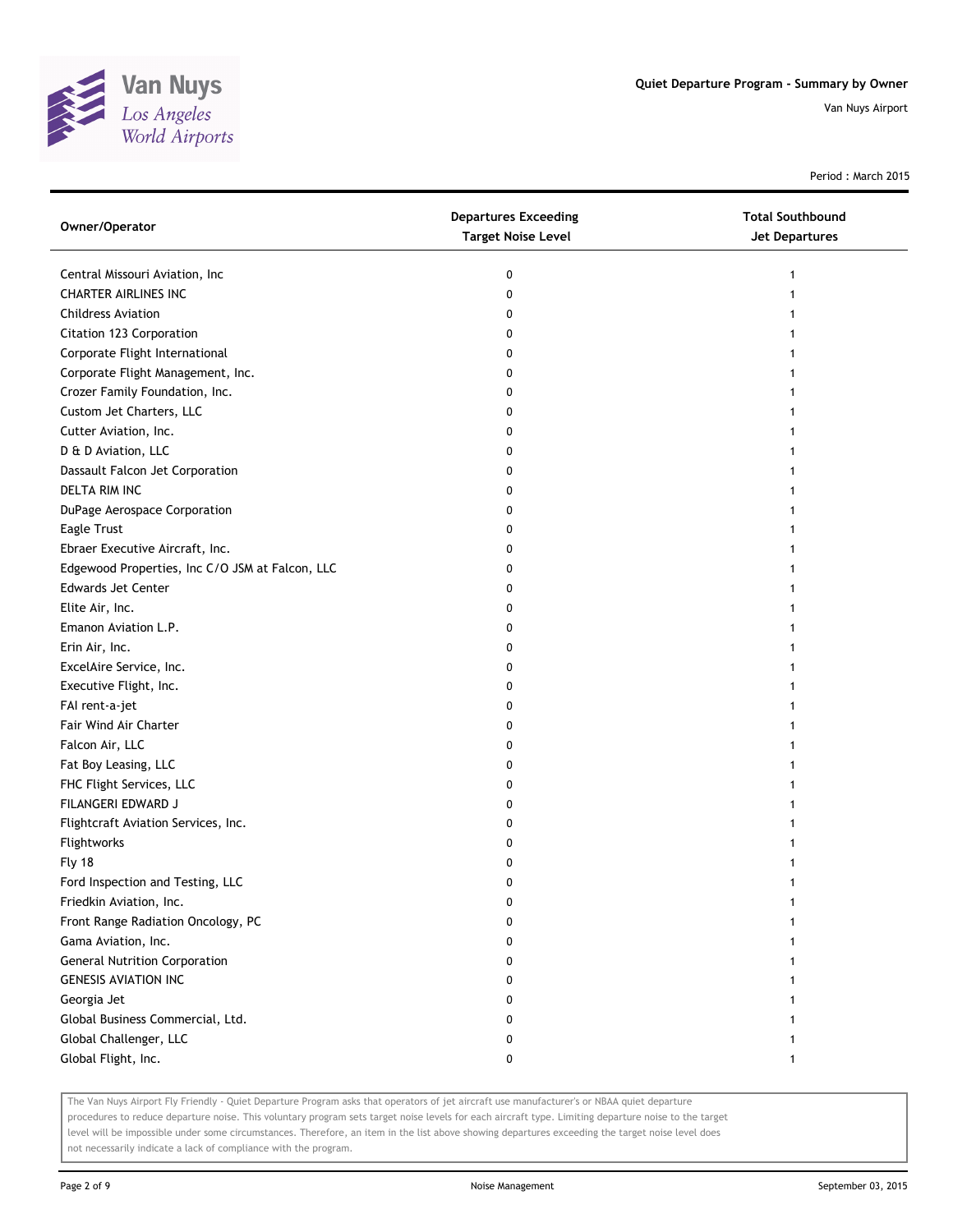

Period : March 2015

| Owner/Operator                         | <b>Departures Exceeding</b><br><b>Target Noise Level</b> | <b>Total Southbound</b><br><b>Jet Departures</b> |
|----------------------------------------|----------------------------------------------------------|--------------------------------------------------|
| Guardian Air Service, LP               | 0                                                        | 1                                                |
| Haalo, Ltd.                            | 0                                                        | 1                                                |
| Hallmark Cards, Inc. Flight Department | 0                                                        |                                                  |
| Harpo, Inc.                            | 0                                                        |                                                  |
| HASSLE FREE AIRWAYS LLC                | 0                                                        |                                                  |
| HGA, LLC                               | 0                                                        |                                                  |
| Howlin Flying Service, LLC             | 0                                                        | 1                                                |
| J.P. Air Charter, Inc.                 | 0                                                        | 1                                                |
| JCG Aviation, LLC                      | 0                                                        | 1                                                |
| JEDCO PROPERTIES LLC                   | 0                                                        |                                                  |
| Jem Investments                        | 0                                                        |                                                  |
| Jet 205 TW, LLC                        | 0                                                        |                                                  |
| Jet Aviation Business Jets, Inc.       | 0                                                        |                                                  |
| Jet Aviation Flight Services           | 0                                                        |                                                  |
| Jet Linx Aviation, LLC                 | 0                                                        |                                                  |
| JONES GORDON SHANE                     | 0                                                        |                                                  |
| Journey Aviation, LLC                  | 0                                                        | 1                                                |
| JPC FALCON 1109 LLC                    | 0                                                        | 1                                                |
| Kimberly Clark de Mexico, SA de CV     | 0                                                        |                                                  |
| Kingston Aviation, LLC                 | 0                                                        |                                                  |
| KIRRA AIRCRAFT LEASING TRUST NO 1      | 0                                                        |                                                  |
| Komar Aviation Group                   | 0                                                        |                                                  |
| KW Flight, LLC                         | 0                                                        |                                                  |
| La Muse Partners, LLC                  | 0                                                        |                                                  |
| <b>Landmark Aviation</b>               | 0                                                        |                                                  |
| Las Vegas Quality Homes, LLC           | 0                                                        |                                                  |
| LEAVITT GROUP WINGS LLC                | 0                                                        | 1                                                |
| Liberty Specialty Enterprises, Inc.    | 0                                                        | 1                                                |
| LJ60-266, LLC                          | 0                                                        |                                                  |
| Luft Aviation Charter, Pty. Ltd.       | 0                                                        |                                                  |
| Mach One Air Charters, Inc.            | 0                                                        |                                                  |
| Mann Aviation, LLC                     | 0                                                        |                                                  |
| Mannco, LLC                            | U                                                        |                                                  |
| Marmalade Skies Aviation               | 0                                                        |                                                  |
| <b>Masco Corporation</b>               | 0                                                        |                                                  |
| Masthead Transportation, LLC           | 0                                                        |                                                  |
| Memley Aviation                        | 0                                                        |                                                  |
| Mendota Aircraft Management, LLC       | 0                                                        |                                                  |
| Mike Post Productions, Inc.            | 0                                                        |                                                  |
| Mill Creek Aviation, LLC               | 0                                                        |                                                  |
| Million Air - Richmond                 | 0                                                        | 1                                                |

The Van Nuys Airport Fly Friendly - Quiet Departure Program asks that operators of jet aircraft use manufacturer's or NBAA quiet departure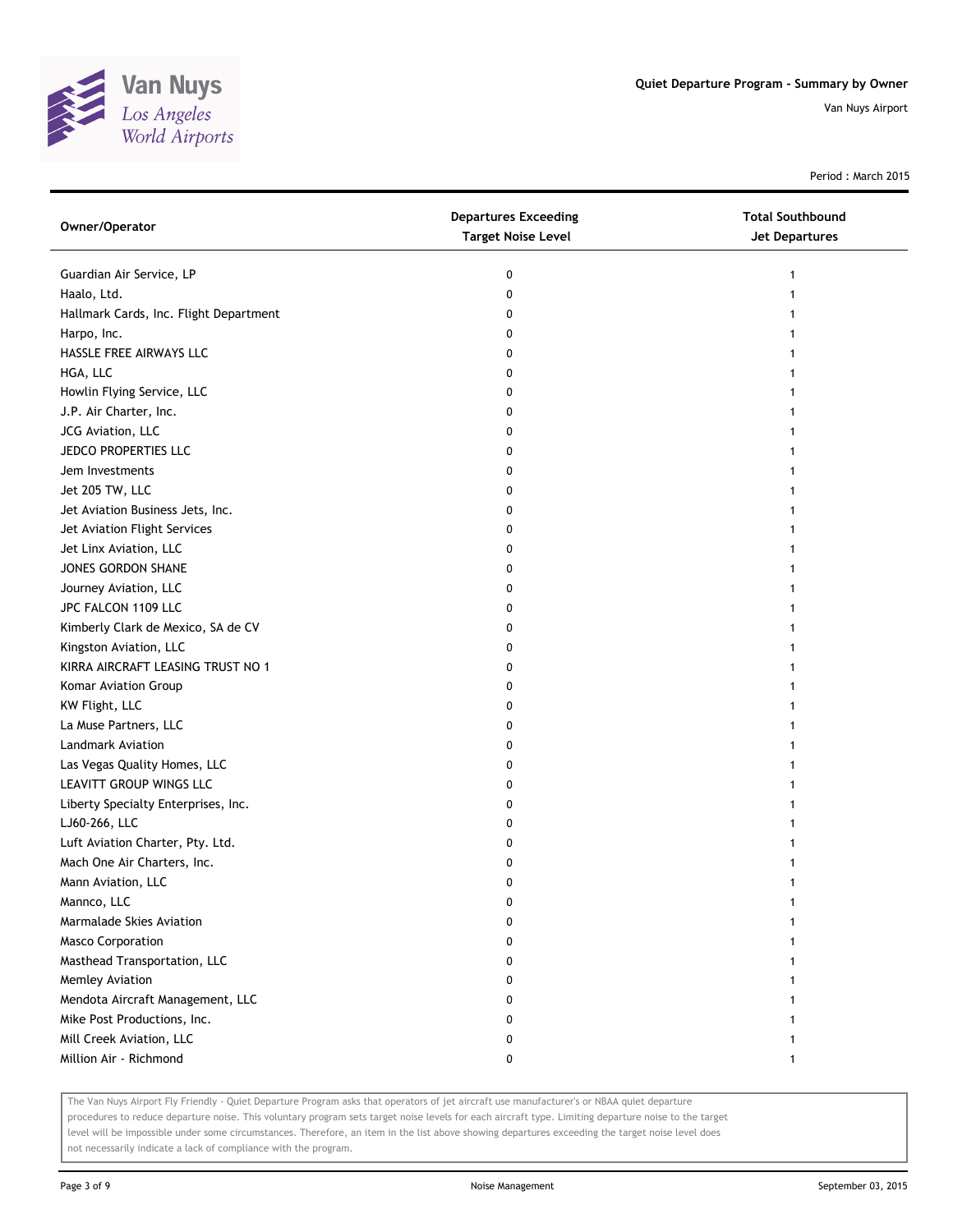

Period : March 2015

| Owner/Operator                          | <b>Departures Exceeding</b><br><b>Target Noise Level</b> | <b>Total Southbound</b><br><b>Jet Departures</b> |
|-----------------------------------------|----------------------------------------------------------|--------------------------------------------------|
| Minnesota Choice Aviation VI, LLC       | 0                                                        | 1                                                |
| N36MU, LLC                              | 0                                                        |                                                  |
| Nevada Air Transport, LLC               | 0                                                        |                                                  |
| Nevada Challenger, LLC                  | 0                                                        |                                                  |
| Newsflight, Inc.                        | 0                                                        |                                                  |
| Next Week, LLC                          | 0                                                        |                                                  |
| NIE Planes, LLC                         | 0                                                        |                                                  |
| NIKE INC                                | 0                                                        |                                                  |
| Niznick Enterprises, Inc.               | 0                                                        |                                                  |
| NOBLE KING CORP                         | 0                                                        |                                                  |
| NOEVIR AVIATION INC                     | 0                                                        |                                                  |
| North Country Aviation, Inc.            | 0                                                        |                                                  |
| Northeastern Aviation Corporation       | 0                                                        |                                                  |
| Northrop Grumman                        | 0                                                        |                                                  |
| Northrop Grumman Corporation            | 0                                                        |                                                  |
| NWW Excel, Inc.                         | 0                                                        |                                                  |
| Omega Air Corp                          | 0                                                        |                                                  |
| Omni Air Transport, LLC                 | 0                                                        |                                                  |
| Onward & Upward, LLC                    | 0                                                        |                                                  |
| <b>OZARK MANAGEMENT INC</b>             | 0                                                        |                                                  |
| P.J. Kilkenny, LLC                      | 0                                                        |                                                  |
| Panda Restaurant Group, Inc.            | 0                                                        |                                                  |
| PARSON TY L                             | 0                                                        |                                                  |
| Penair                                  | 0                                                        |                                                  |
| Precision Instruments, Inc.             | 0                                                        |                                                  |
| Premier Flight Management Services, LLC | 0                                                        |                                                  |
| Priester Aviation, LLC                  | 0                                                        |                                                  |
| <b>QUEST DIAGNOSTICS</b>                | 0                                                        |                                                  |
| R & M Aviation, Inc.                    | 0                                                        |                                                  |
| Redleaf Management Company, LLC         | 0                                                        |                                                  |
| Revesco Aviation Pty. Ltd.              | 0                                                        |                                                  |
| Rowan Companies, Inc.                   | 0                                                        |                                                  |
| RSF Management Services, Inc.           | 0                                                        |                                                  |
| Ruffin Development                      | 0                                                        |                                                  |
| Santa Barbara Aircraft Management       | 0                                                        |                                                  |
| Santa Barbara Aviation, Inc.            | 0                                                        |                                                  |
| Seneca Flight Operations                | 0                                                        |                                                  |
| Siemens Financial Services, Inc.        | 0                                                        |                                                  |
| Skybird Aviation                        | 0                                                        |                                                  |
| Smith Aircraft Leasing, LLC             | 0                                                        |                                                  |
| SNA Aircraft Sales, Ltd.                | 0                                                        | 1                                                |

The Van Nuys Airport Fly Friendly - Quiet Departure Program asks that operators of jet aircraft use manufacturer's or NBAA quiet departure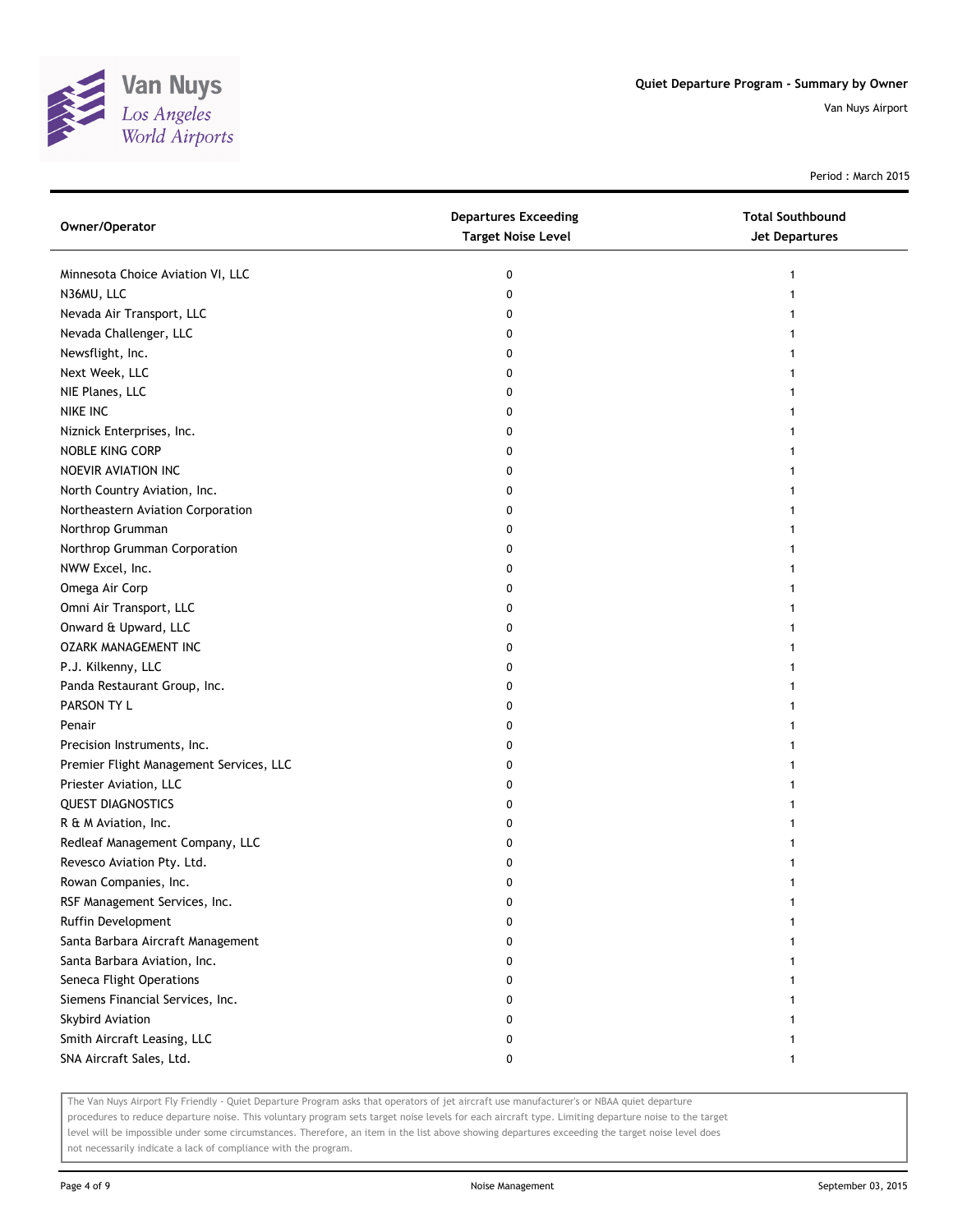

Period : March 2015

| Owner/Operator                                      | <b>Departures Exceeding</b><br><b>Target Noise Level</b> | <b>Total Southbound</b><br>Jet Departures |
|-----------------------------------------------------|----------------------------------------------------------|-------------------------------------------|
| SNNK Partners, LLC                                  | 0                                                        | 1                                         |
| <b>STA Jets</b>                                     | 0                                                        | 1                                         |
| Starbucks Capital Asset Leasing Co., LLC            | 0                                                        |                                           |
| <b>Starbucks Corporation Flight Department</b>      | 0                                                        |                                           |
| Sterling Aviation, LLC                              | 0                                                        |                                           |
| STRANIK GERALD M                                    | 0                                                        |                                           |
| STRIB Holdings, LLC                                 | 0                                                        |                                           |
| Superior Transportation Associates, Inc.            | 0                                                        |                                           |
| SURF AIRLINES INC                                   | 0                                                        |                                           |
| Swiflite Aircraft Corporation                       | 0                                                        |                                           |
| Swift Aviation Management, Inc.                     | 0                                                        |                                           |
| Swiss Colony, Inc.                                  | 0                                                        |                                           |
| Talon Air, Inc.                                     | 0                                                        |                                           |
| The Videotape Center                                | 0                                                        |                                           |
| TLC Flight, LLC                                     | 0                                                        |                                           |
| TPR Aviation, LLC                                   | 0                                                        | 1                                         |
| Tracinda Corporation Flight Department              | 0                                                        | 1                                         |
| Transit Air Services, Inc.                          | 0                                                        | 1                                         |
| Triten Transportation, LLC                          | 0                                                        |                                           |
| TROPIC HELICOPTERS INC                              | 0                                                        |                                           |
| Turnberry Aviation, LLC                             | 0                                                        |                                           |
| Ultra-Lux Jets, Inc.                                | 0                                                        |                                           |
| Ungar, Jason                                        | 0                                                        |                                           |
| Universal Jet Aviation, Inc.                        | 0                                                        |                                           |
| VIRGIN BLUE AIRLINES Pty Ltd                        | 0                                                        |                                           |
| Vision Holdings 102, LLC                            | 0                                                        |                                           |
| Vulcan Aircraft Inc                                 | 0                                                        |                                           |
| Wasatch Aviation Group One, LLC                     | 0                                                        |                                           |
| <b>Washington Corporations</b>                      | 0                                                        | 1                                         |
| 3Foot Air, LLC                                      | 0                                                        | 2                                         |
| Acabel, LLC                                         | 0                                                        | $\overline{2}$                            |
| Aerolineas Ejecutivas, SA de CV                     | 0                                                        | $\overline{2}$                            |
| AEROMEXICO                                          | 0                                                        | 2                                         |
| Air Alliance, LLC                                   | 0                                                        | 2                                         |
| Air Rutter International DBA JetFlite International | 0                                                        | 2                                         |
| Airborne, Inc. DBA FirstFlight                      | 0                                                        | $\mathbf{2}$                              |
| AMVAL LLC                                           | 0                                                        | 2                                         |
| ARMAG, LLC                                          | 0                                                        | 2                                         |
| A-Ron Resources, LLC                                | 0                                                        | 2                                         |
| <b>Aviation Services Elite</b>                      | 0                                                        | $\mathbf{2}$                              |
| Boulder Aviation Management, LLC                    | 0                                                        | $\mathbf{2}$                              |

The Van Nuys Airport Fly Friendly - Quiet Departure Program asks that operators of jet aircraft use manufacturer's or NBAA quiet departure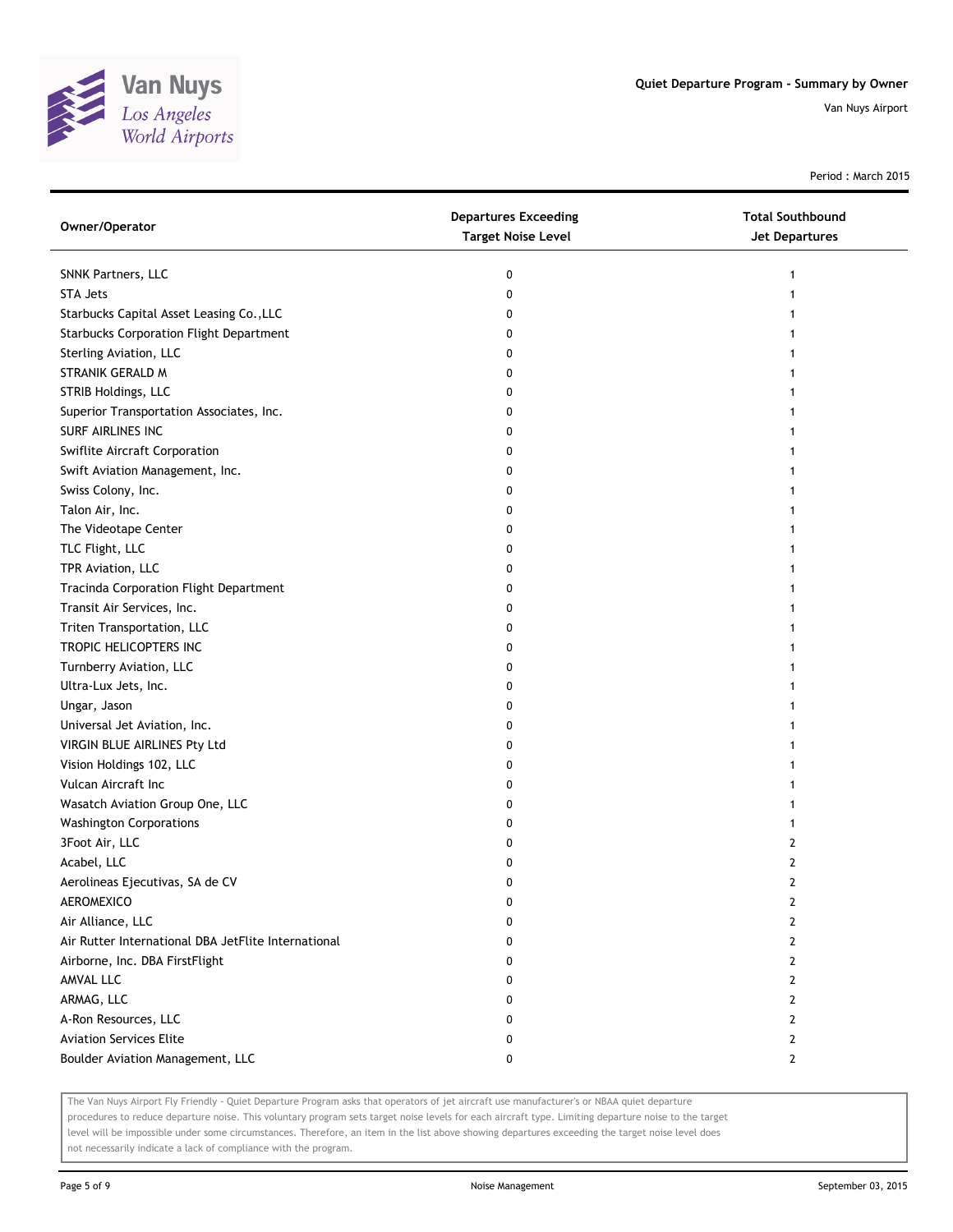

Period : March 2015

| Owner/Operator                           | <b>Departures Exceeding</b><br><b>Target Noise Level</b> | <b>Total Southbound</b><br><b>Jet Departures</b> |
|------------------------------------------|----------------------------------------------------------|--------------------------------------------------|
| Business Jet Managers, Inc.              | 0                                                        | 2                                                |
| Clear Channel Communication, Inc.        | 0                                                        | 2                                                |
| Colony Capital, LLC                      | 0                                                        | 2                                                |
| CTP Aviation, LLC                        | 0                                                        | 2                                                |
| DASSAULT FALCON JET CORP                 | 0                                                        | 2                                                |
| DES Aviation, LLC                        | 0                                                        | 2                                                |
| <b>Diamond Aviation</b>                  | 0                                                        | 2                                                |
| Dole Foods Flight Operations, Inc.       | 0                                                        | 2                                                |
| Elite Aviation, LLC                      | 0                                                        | 2                                                |
| EMBRAER EXECUTIVE AIRCRAFT INC           | 0                                                        | 2                                                |
| FBO Professionals Group, Inc.            | 0                                                        | 2                                                |
| Gateway Aviation, Inc.                   | 0                                                        | 2                                                |
| <b>Grossman Company Properties</b>       | 0                                                        | 2                                                |
| Hewlett-Packard Company                  | 0                                                        | 2                                                |
| Hollister Aviation, LLC                  | 0                                                        | 2                                                |
| Jet Aviation/Van Nuys                    | 0                                                        | 2                                                |
| Jet Set Aircraft, Inc.                   | 0                                                        | 2                                                |
| M.D.C. Holdings, Inc.                    | 0                                                        | 2                                                |
| Malibu Consulting, Ltd.                  | 0                                                        | 2                                                |
| Michael Dorn                             | 0                                                        | 2                                                |
| Minnesota Choice Aviation V, LLC         | 0                                                        | 2                                                |
| Mona Vie Aircraft Leasing, LLC           | 0                                                        | 2                                                |
| Occidental Petroleum Corporation         | 0                                                        | 2                                                |
| Platinum Equity, LLC                     | 0                                                        | 2                                                |
| PMC Global, Inc.                         | 0                                                        | 2                                                |
| PropCo Bridge, LLC                       | 0                                                        | 2                                                |
| R&S Aviation, Inc.                       | 0                                                        | 2                                                |
| Rail Management & Consulting Corporation | 0                                                        | 2                                                |
| Richardson Aviation                      | 0                                                        | 2                                                |
| Riley Air, LLC                           | 0                                                        | 2                                                |
| Running Water Land and Cattle Company    | 0                                                        | 2                                                |
| SILVERSTAR PARTNERS LLC                  | 0                                                        | 2                                                |
| Sweet Jet, LLC                           | o                                                        | $\mathbf{z}$                                     |
| <b>TFT Aviation</b>                      | 0                                                        | 2                                                |
| The Brickman Group Ltd                   | 0                                                        | $\overline{2}$                                   |
| The Stephens Group, LLC                  | 0                                                        | 2                                                |
| TRI AVIATION INC                         | 0                                                        | 2                                                |
| Wells Fargo Equipment Finance, Inc.      | 0                                                        | 2                                                |
| West Coast Charters, LLC                 | 0                                                        | 2                                                |
| Westfield Aviation, Inc. Pty. Ltd.       | 0                                                        | 2                                                |
| WIV Air, LLC                             | 0                                                        | 2                                                |

The Van Nuys Airport Fly Friendly - Quiet Departure Program asks that operators of jet aircraft use manufacturer's or NBAA quiet departure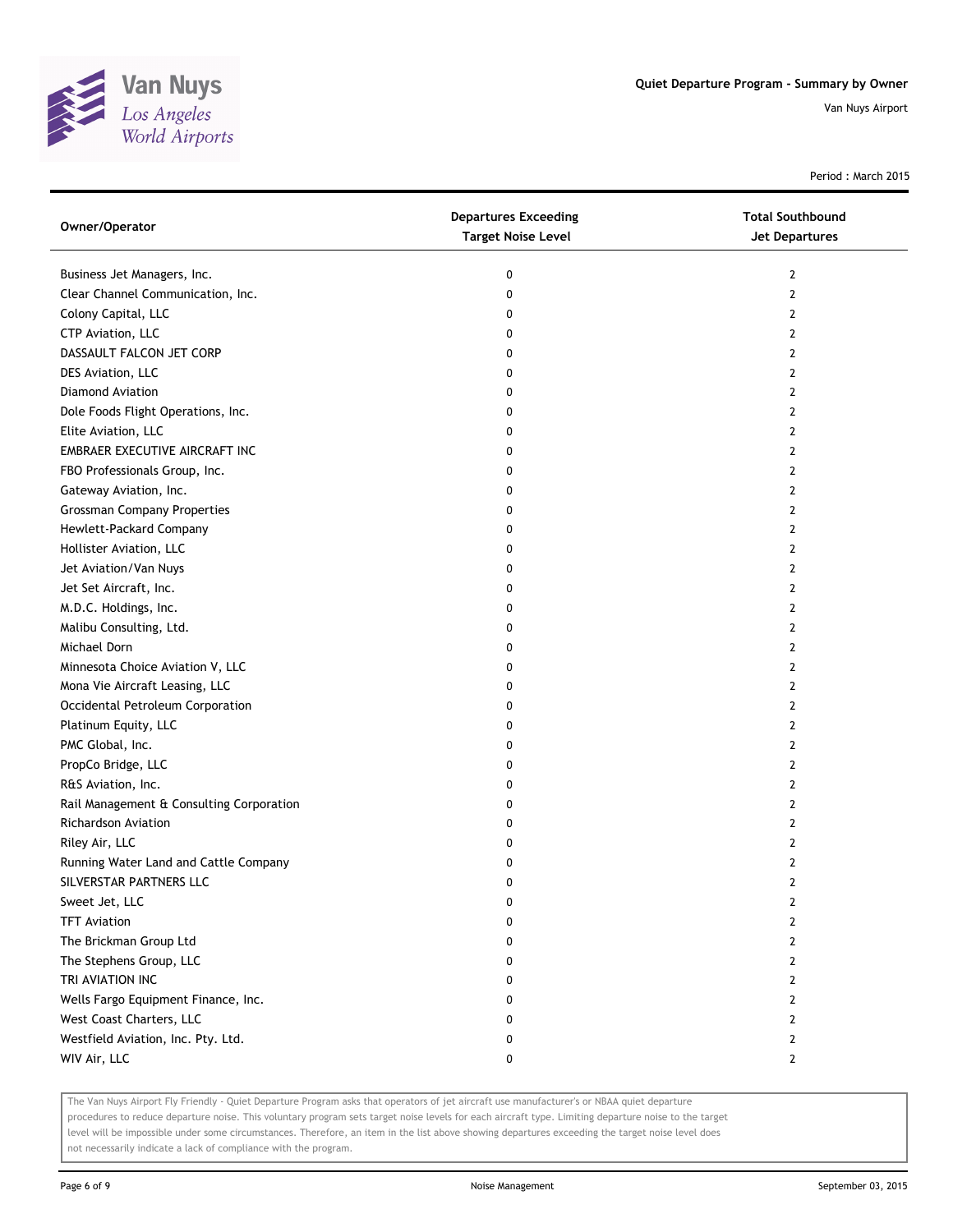

Period : March 2015

| Owner/Operator                                     | <b>Departures Exceeding</b><br><b>Target Noise Level</b> | <b>Total Southbound</b><br>Jet Departures |
|----------------------------------------------------|----------------------------------------------------------|-------------------------------------------|
| <b>Wolfe Air Aviation</b>                          | 0                                                        | 2                                         |
| Alaska Flight Services, LLC                        | 0                                                        | 3                                         |
| Aviation West Charters, Inc.                       | 0                                                        | 3                                         |
| Cessna Aircraft Company                            | 0                                                        | 3                                         |
| <b>CM Holdings</b>                                 | 0                                                        | 3                                         |
| Crescent Heights Sales, Inc.                       | 0                                                        | 3                                         |
| Execucorp                                          | 0                                                        | 3                                         |
| FL Aviation Corp.                                  | 0                                                        | 3                                         |
| Flight Solutions, Inc.                             | 0                                                        | 3                                         |
| FUGA, Inc.                                         | 0                                                        | 3                                         |
| GS Brothers, Inc.                                  | 0                                                        | 3                                         |
| Guthy-Renker Aviation, LLC                         | 0                                                        | 3                                         |
| Hedgerow, Inc.                                     | 0                                                        | 3                                         |
| Hill Air Company, Ltd                              | 0                                                        | 3                                         |
| JetSelect Aviation, LLC                            | 0                                                        | 3                                         |
| Loretto Aviation, LLC                              | 0                                                        | 3                                         |
| Morningstar Partners, Ltd., DBA Auroa Jet Partners | 0                                                        | 3                                         |
| Pilgrim Enterprises C/O Castle & Cook              | 0                                                        | 3                                         |
| Presidential Aviation, Inc.                        | 0                                                        | 3                                         |
| Royal Air Freight, Inc.                            | 0                                                        | 3                                         |
| Scott, D. Gregory                                  | 0                                                        | 3                                         |
| SG Acquisitions, LLC                               | 0                                                        | 3                                         |
| Sky Trek Aviation, Inc.                            | 0                                                        | 3                                         |
| SMRK, LLC                                          | 0                                                        | 3                                         |
| <b>Starbase Aviation</b>                           | 0                                                        | 3                                         |
| The DIRECTV Group, Inc.                            | 0                                                        | 3                                         |
| The Heavener Company Leasing, LLC                  | 0                                                        | 3                                         |
| Threshold Technologies, Inc.                       | 0                                                        | 3                                         |
| Trijet Aviation Management, LLC                    | 0                                                        | 3                                         |
| VCS Air, LLC                                       | 0                                                        | 3                                         |
| Velox Aircraft, LLC                                | 0                                                        | 3                                         |
| VISTAJET Luftfahrtunternehmen GmbH                 | 0                                                        | 3                                         |
| <b>Wilshire Associates</b>                         | 0                                                        | 3                                         |
| Windsor Jet Management                             | 0                                                        | 3                                         |
| AG Logistic Services, LLC                          | 0                                                        | 4                                         |
| Airbar, LLC                                        | 0                                                        | 4                                         |
| Ares Technical Administration, LLC                 | 0                                                        | 4                                         |
| Avalon Capital Group, LLC                          | 0                                                        | 4                                         |
| Channel Island Aviation, Inc.                      | 0                                                        |                                           |
| Current Aviation Group, Inc.                       | 0                                                        | 4                                         |
| Domino's Pizza, LLC                                | 0                                                        | 4                                         |

The Van Nuys Airport Fly Friendly - Quiet Departure Program asks that operators of jet aircraft use manufacturer's or NBAA quiet departure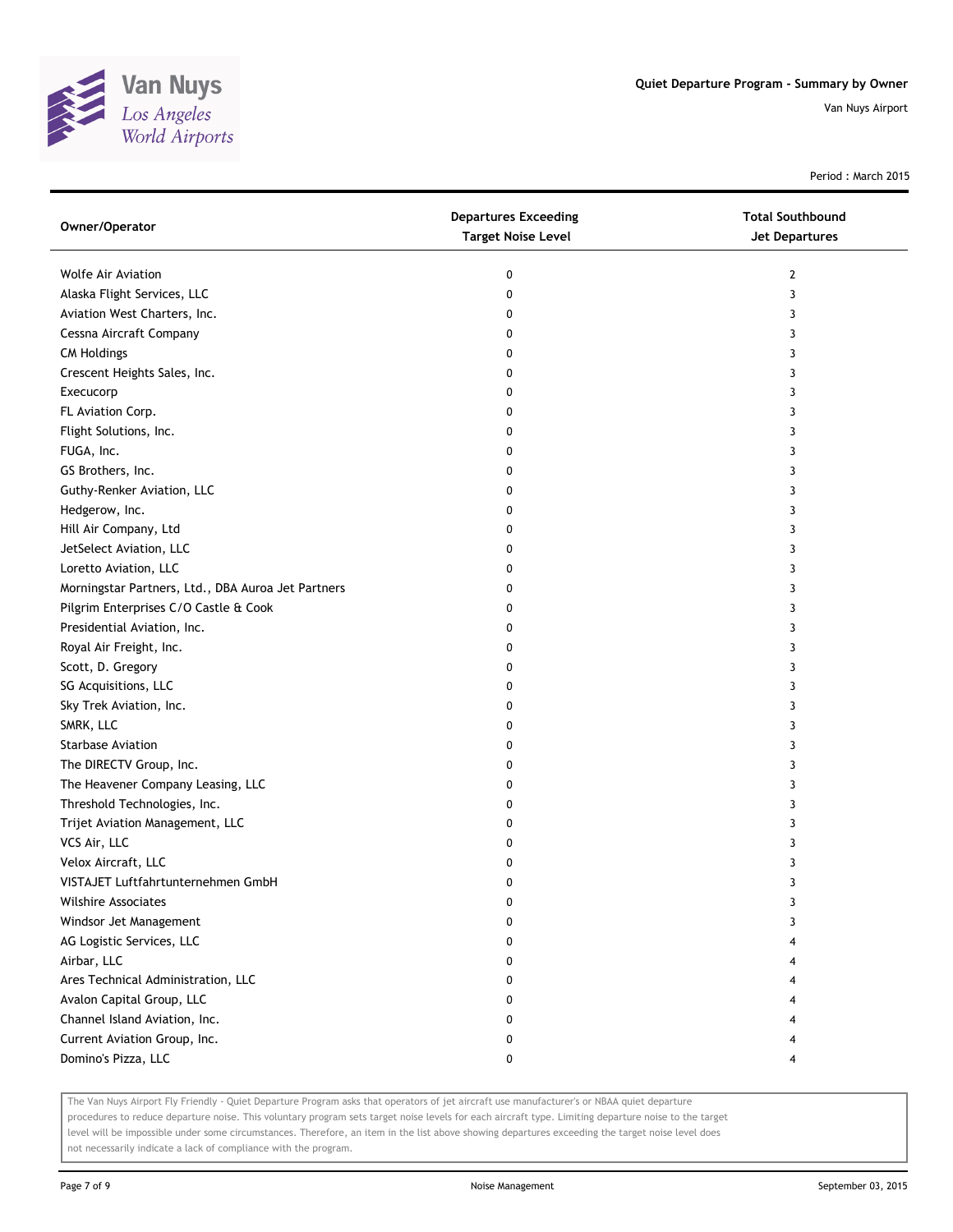

Period : March 2015

| Owner/Operator                       | <b>Departures Exceeding</b><br><b>Target Noise Level</b> | <b>Total Southbound</b><br><b>Jet Departures</b> |
|--------------------------------------|----------------------------------------------------------|--------------------------------------------------|
| Excellent Investment, LLC            | 0                                                        | 4                                                |
| Executive Jet Management, Inc.       | 0                                                        | 4                                                |
| Four Country, LLC                    | 0                                                        | 4                                                |
| <b>Gama Aviation</b>                 | 0                                                        | 4                                                |
| Green Two, Inc.                      | 0                                                        | 4                                                |
| IBC Hospitality, LLC                 | 0                                                        | 4                                                |
| Int'l Union of Operating Engineers   | 0                                                        | 4                                                |
| K/S Aviation, LLC                    | 0                                                        | 4                                                |
| Latitude 33 Aviation LLC             | 0                                                        | 4                                                |
| Meridian Air Charter                 | 0                                                        | 4                                                |
| Moelis & Company Manager, LLC        | 0                                                        | 4                                                |
| North American Air Charter           | 0                                                        |                                                  |
| Paragon Airways                      | 0                                                        | 4                                                |
| Prime Jet, LLC                       | 0                                                        | 4                                                |
| Regency Air, LLC                     | 0                                                        | 4                                                |
| Solairus Aviation                    | 0                                                        | 4                                                |
| Space Exploration Technologies       | 0                                                        | 4                                                |
| The Employers Benefit Group, LLC     | 0                                                        | 4                                                |
| Ace Parts, LLC                       | 0                                                        | 5                                                |
| <b>Chevron Aviation Services</b>     | 0                                                        | 5                                                |
| General Electric Capital Corporation | 0                                                        | 5                                                |
| Jet Source Charter, Inc.             | 0                                                        | 5                                                |
| MC Group                             | 0                                                        | 5                                                |
| NantWorks, LLC                       | 0                                                        | 5                                                |
| Oakmont Corporation                  | 0                                                        | 5                                                |
| Paramount Citrus Aviation            | 0                                                        | 5                                                |
| Teknon, LLC                          | 0                                                        | 5                                                |
| Aviation Consultants, Inc.           | 0                                                        | 6                                                |
| Flexjets                             | 0                                                        | 6                                                |
| Golden State Jet, LLC                | 0                                                        | 6                                                |
| Raspberry Consulting, LLC            | 0                                                        | 6                                                |
| Biscuit Aviation, LLC                | 0                                                        | $\overline{7}$                                   |
| Cinco Air Charter, LLC               | 0                                                        |                                                  |
| Tull Family Trust C/O Mickey Segal   | 0                                                        | 7                                                |
| Mid America Jet, Inc.                | 0                                                        | 8                                                |
| Air Lease Corporation                | 0                                                        | 9                                                |
| <b>MGM Resorts International</b>     | 0                                                        | 9                                                |
| Paramount Pictures Corporation       | 0                                                        | 9                                                |
| SunQuest Executive Air Charter, Inc. | 0                                                        | 9                                                |
| Sands Aviation, LLC                  | 0                                                        | 10                                               |
| <b>NVJETS</b>                        | 0                                                        | 11                                               |

The Van Nuys Airport Fly Friendly - Quiet Departure Program asks that operators of jet aircraft use manufacturer's or NBAA quiet departure